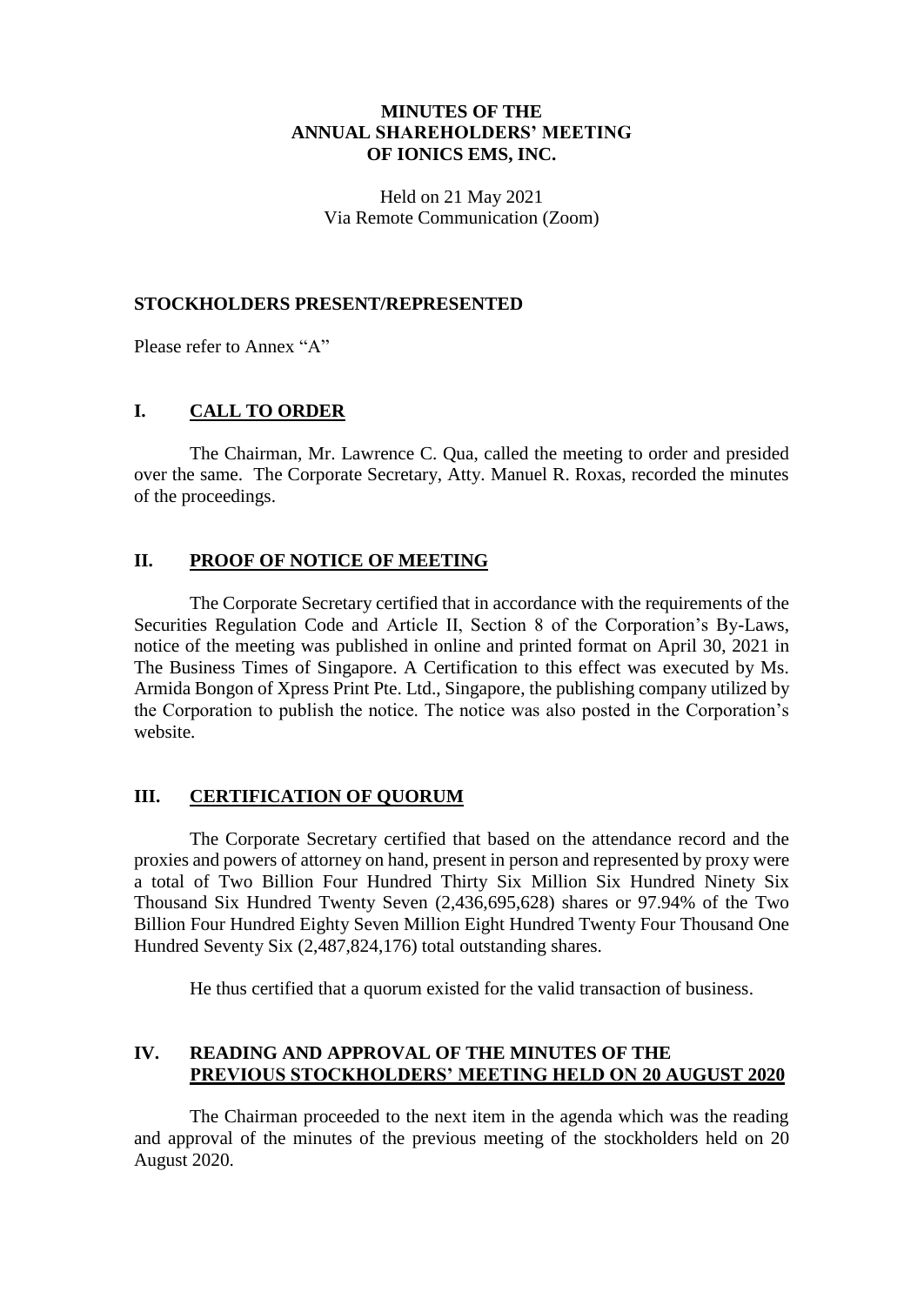Since the stockholders were fully apprised of the salient matters approved in the previous meeting, the reading of the minutes of the last annual stockholders' meeting was dispensed with. Based on the total votes received, a total of 2,436,625,615 shares voted in favor of approving the Minutes of the 2020 Annual Stockholders Meeting as appearing in the minutes book of the Corporate Secretary.

# **V. MANAGEMENT REPORT AND APPROVAL OF FINANCIAL STATEMENTS FOR THE YEAR 2020**

The Chairman, Mr. Lawrence C. Qua, delivered the Management Report for the year 2020.

He began by reporting that 2020 could have been a year of growth for the Corporation were it not for the Covid-19 pandemic. During the first three (3) months of the Enhanced Community Quarantine, public transport was totally shut down and only skeletal crew was allowed to work, hence, the utilization was low and manufacturing output in the factory was minimal.

The Corporation spent high incremental costs to install Covid-safe measures within its premises and track employee compliance to ensure the health and safety of its workforce. The production was restored and operation almost normalized during the second half of the year, but it could not mitigate the deficit incurred earlier. Further, the rebound was not fully sustained.

Mr. Qua also reported that the Corporation decreased its sales by 10% from \$56.1 million in 2019 to \$50.3 million in 2020. Gross profit also decreased from \$6.1 million in 2019 to \$3 million in 2020 due to the underutilization of the existing and newlyinstalled capacities, the Covid-19 related costs in complying with minimum health standards and the tripling of employee shuttling services.

The Corporation's operating expenses grew slightly to \$2.66 million in 2020 compared to \$2.6 million in 2019 due to the increase in salaries and benefits brought about by adherence to protocols related to Covid-19. Finance costs also climbed due to increased borrowings for machine acquisition and working capital requirements for new turnkey customers. With the foregoing, the Corporation booked a net loss after tax of \$546,000 in 2020 which was a turnabout of 120% from a net income of \$2.6 million in 2019.

The national situation continued to be challenging in the year 2021. The Corporation's thrust was to stabilize the manufacturing environment towards continuing expansion by assisting its customers with cost efficiencies and infusion of digital transformation. The demand of existing customers was positive. The severe shortage of key parts for the products of both the turnkey and the consignment customers, however, impacted adversely on the new product allowances.

Suppliers faced raw material inadequacy and longer component lead time. Regardless, the Corporation collaborated with customers, parts manufacturers and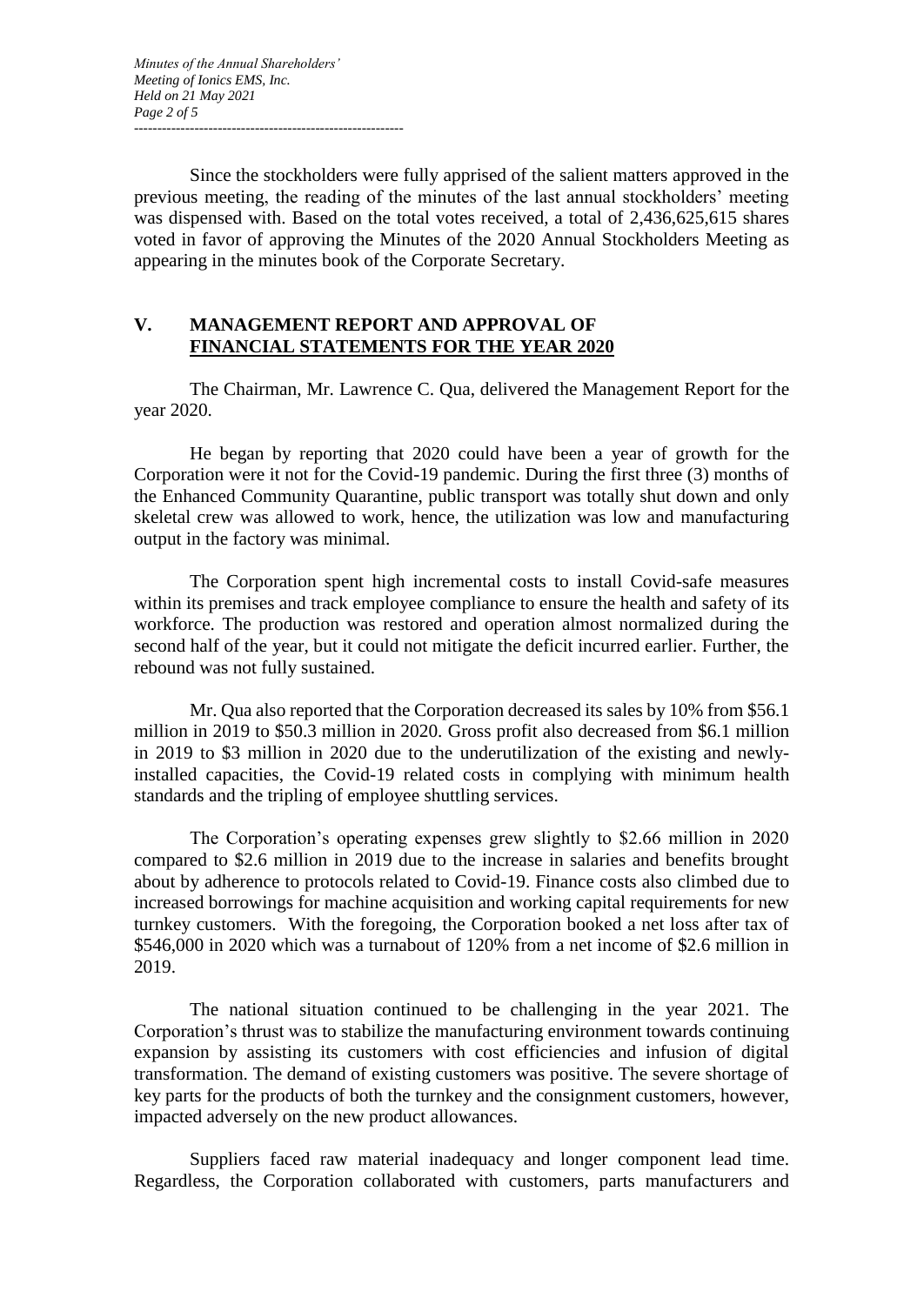distributors to mitigate the problem. The short-term focus of the Corporation was to expand existing customer requirements while the long-term growth strategy was to bring in new clients looking for alternative manufacturing location in Southeast Asia. The pipeline of these products remained strong. The Corporation retained its strength in telecommunication and networking equipment manufacturing and had acquired new customers in this industry.

Mr. Qua noted that there was an acceleration in medical technology centered on digital healthcare solutions and personal care services. New customers acquired in these sectors were slated to ramp-up swiftly within the year to meet increasing market demands. A further focus was in original design manufacturing ("ODM") which enhanced strategy consisted of a full solution of hardware, software and artificial intelligence.

With the available capacity to be filled with growth and more expansion projected, Mr. Qua concluded that the Corporation was expected to have a better 2021

Thereafter, the Corporate Secretary presented the proposed resolution for the notation and approval of the Corporation's 2020 Annual Report, together with the Audited Financial Statements for the period ending December 31, 2020. A total of 2,436,625,615 shares voted in favor of approving the following resolution:

> "**RESOLVED,** That the Management Report as reflected in the Annual Report, together with the financial statements for the period ending 31 December 2020, be, as it is hereby, noted and approved."

## **VI. RATIFICATION OF ALL ACTS, RESOLUTIONS AND INVESTMENTS OF THE BOARD OF DIRECTORS AND OFFICERS OF THE CORPORATION**

The Chairman proceeded to the next item on the agenda which was the ratification of all the acts, proceedings, and resolutions of the Board of Directors and Officers of the Corporation from the date of the last annual stockholders' meeting up to the present as reflected in the minutes of the meetings of the Board of Directors.

A summary of significant transactions undertaken by the Board was provided in the Information Statement and was likewise presented to the stockholders during the meeting.

The Corporate Secretary presented the proposed resolution for the ratification of all acts, resolutions and investments of the Board of Directors and the officers of the Corporation. With a total of 2,436,625,615 shares voting in favor of the proposed resolution, the following was approved: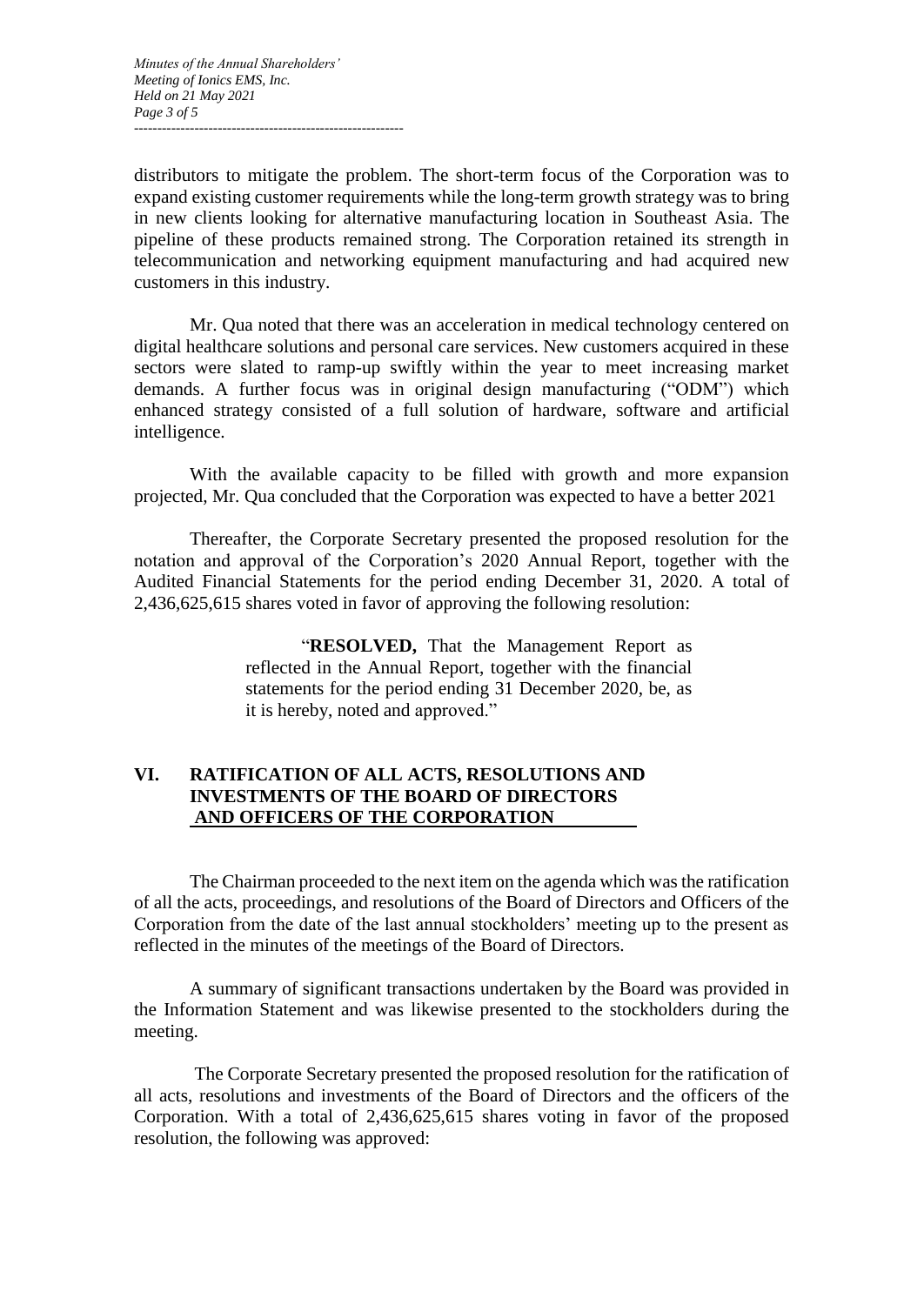**"RESOLVED**, That all acts, resolutions and investments approved by the Board of Directors and the Officers of the Corporation for the year 2020 in so far as the same are reflected in the minutes book of the Corporate Secretary, be as they are hereby, approved, confirmed and ratified."

# **VII. ELECTION OF DIRECTORS**

The Corporate Secretary reported on the nominees approved by the Nomination Committee as qualified to be directors of the Corporation for the year 2021-2022, as follows:

> Lawrence C. Qua Alfredo R. de Borja Virginia Judy Q. Dy Lilia B. de Lima Guillermo D. Luchangco Medel T. Nera Meliton C. Qua Raymond C. Qua Monica Siguion Reyna Villonco

Mr. Alfredo R. de Borja, Mr. Medel T. Nera and Ms. Lilia B. de Lima were nominated as independent directors.

The Corporate Secretary also reported that while Mr. Alfredo R. de Borja has served the allowed cumulative term of nine (9) years as independent director under the Code of Corporate Governance for Public Companies and Registered Issuers, he was, however, re-nominated as independent director for the term 2021-2022 because of his indepth knowledge of the Corporation's business which he acquired during his tenure as an independent director. The highly technical nature of the Corporation's operations and the industry in which it belongs requires the specialized knowledge which Mr. de Borja possesses. The Nomination Committee believed that retaining Mr. de Borja as an independent director will be instrumental in attaining the Corporation's goals for the ensuing year and it is to the best interest of the Corporation if he is re-nominated and reelected.

Since there were only nine (9) nominees to the Board of Directors and the nominees to the nine (9) available seats all received votes in their names, it was proposed that the nine (9) nominees be proclaimed as duly elected directors of the Corporation, to serve as such until the election and qualification of their successors.

The following resolution was approved:

**"RESOLVED**, to elect the following as Directors of the Corporation to serve as such until the election and qualification of their successors: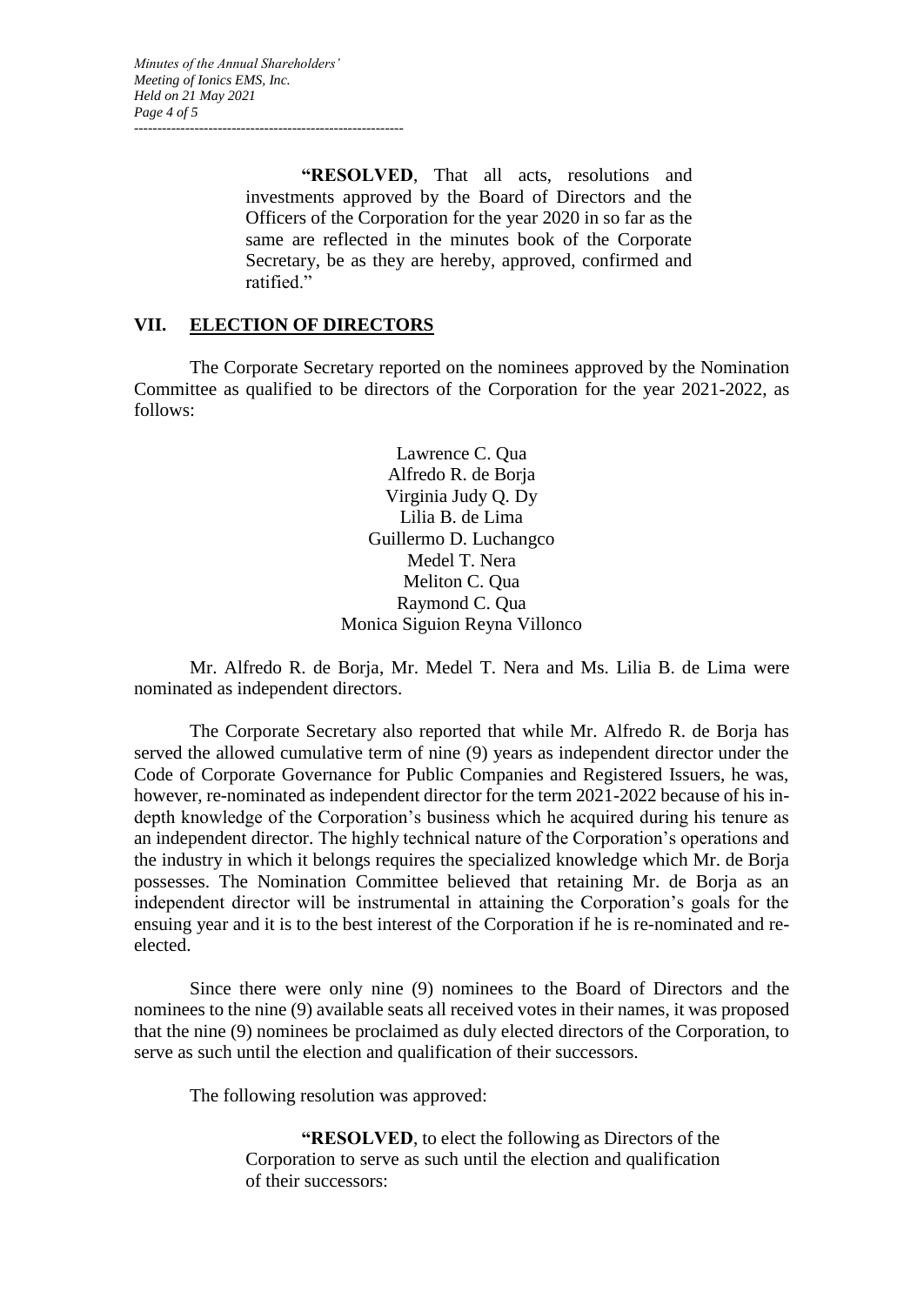*Minutes of the Annual Shareholders' Meeting of Ionics EMS, Inc. Held on 21 May 2021 Page 5 of 5 ----------------------------------------------------------*

> Lawrence C. Qua Alfredo R. de Borja Virginia Judy Q. Dy Lilia B. de Lima Guillermo D. Luchangco Medel T. Nera Meliton C. Qua Raymond C. Qua Monica Siguion Reyna Villonco

#### **VIII. APPOINTMENT OF EXTERNAL AUDITOR**

The Chairman of the Audit Committee, Mr. Medel T. Nera discussed the appointment of the Corporation's External Auditor for the ensuing year. Mr. Nera reported that after careful deliberation, the Audit Committee endorsed to the Board the reappointment of Sycip Gorres Velayo & Co. (SGV and Co.) as External Auditor of the Corporation for the year 2021-2022.

The Corporate Secretary presented the proposed resolution on this matter. A total of 2,436,625,615 shares voted in favor of the following resolution:

> **"RESOLVED**, that the Corporation be, as it is hereby, authorized to appoint Sycip Gorres Velayo & Co. (SGV & Co.) as the External Auditor for the year 2021- 2022."

#### **IX. ADJOURNMENT**

There being no further business to transact, and upon motion duly made and seconded, the meeting was adjourned.

> **MANUEL R. ROXAS** Corporate Secretary

ATTEST:

**LAWRENCE C. QUA** Chairman of the Meeting